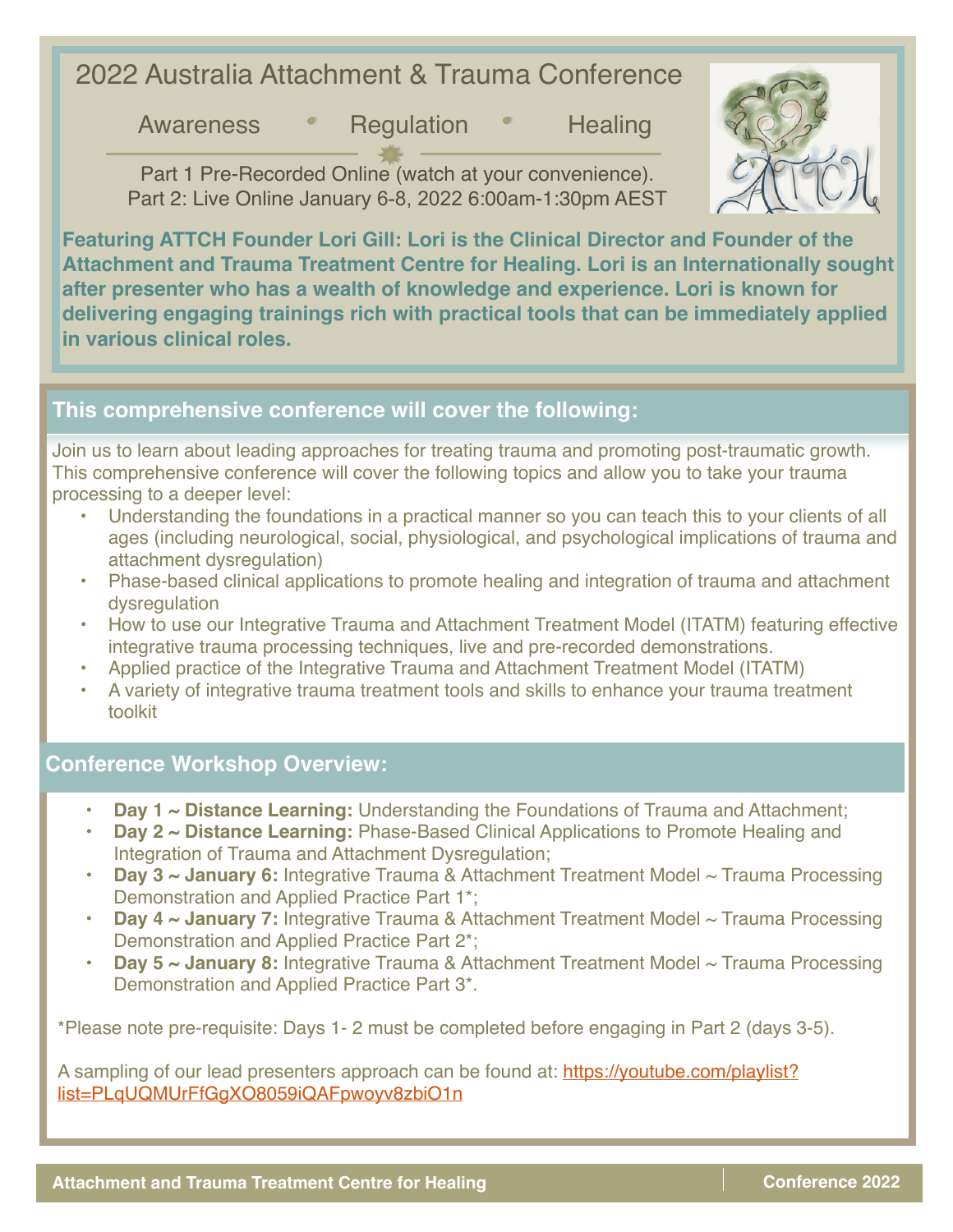**Understanding the Foundations of Trauma; Attachment & Phase-Based Clinical Applications to Promote Healing and Integration of Trauma and Attachment Dysregulation; Trauma Processing Demonstration and Applied Practice Parts 1-3.**  Presenter: Lori Gill, Founder and Lead Trauma Therapist, Attachment and Trauma Treatment Centre for **Healing** 



**Lori Gill** is the founder and lead trauma therapist of the Attachment and Trauma Treatment Centre for Healing (ATTCH) [www.attch.org](http://www.attachment-and-trauma-treatment-centre-for-healing.com/)[. She is Certified Trauma Specialist](http://www.starrtraining.org/lori-gill-msw)  [\(CTS\), Consultant Supervisor, and Trainer,](http://www.starrtraining.org/lori-gill-msw) for the National Institute for Trauma and Loss in Children (TLC) and a former Psychology Professor with 16 years of clinical experience working with children, youth, and adults. Lori is an engaging and sought after presenter and clinical supervisor who provides trainings and consultations throughout Canada and the United States. Lori is honoured to have received an Award of Excellence in 2014 for her contributions to the trauma field and to have been qualified as an expert witness in the fields of trauma, attachment, and reconciliation therapy.

### **Workshop Details:**

This comprehensive 5 day training will provide insight into current trauma, attachment, and neuroscience research at a deeper / integrative level ensuring an understanding of critical information and best practice strategies for working with trauma.

Day 1 you will learn how trauma at different ages impacts patients a neurological, emotional and physiological level. This information will allow you to make connections to later life behaviours and health outcomes to create treatment plans that promote targeted integration.

Day 2 will focus on clinical applications. Through this training participants will learn how to make historical connections, complete initial assessments, engage in trauma processing, and formulate trauma-informed treatment planning. Participants will learn about various phase-based treatments for complex trauma and will review best practice and evidence-based approaches through an experiential format. This training will also help you to enhance your clinical skills and learn how you can add trauma regulation and attachment healing strategies to your repertoire.

Part 2 Trauma Processing Experiential and Applied Practice will focus on putting our Integrative Trauma and Attachment Treatment Model (ITATM) into practice. A live demo will be provided and participants will be guided through trauma processing as both the clinician and the client. Days 4 & 5 allow for additional demonstrations and continued practice of the model with enhanced strategies for working with various aspects of complex trauma.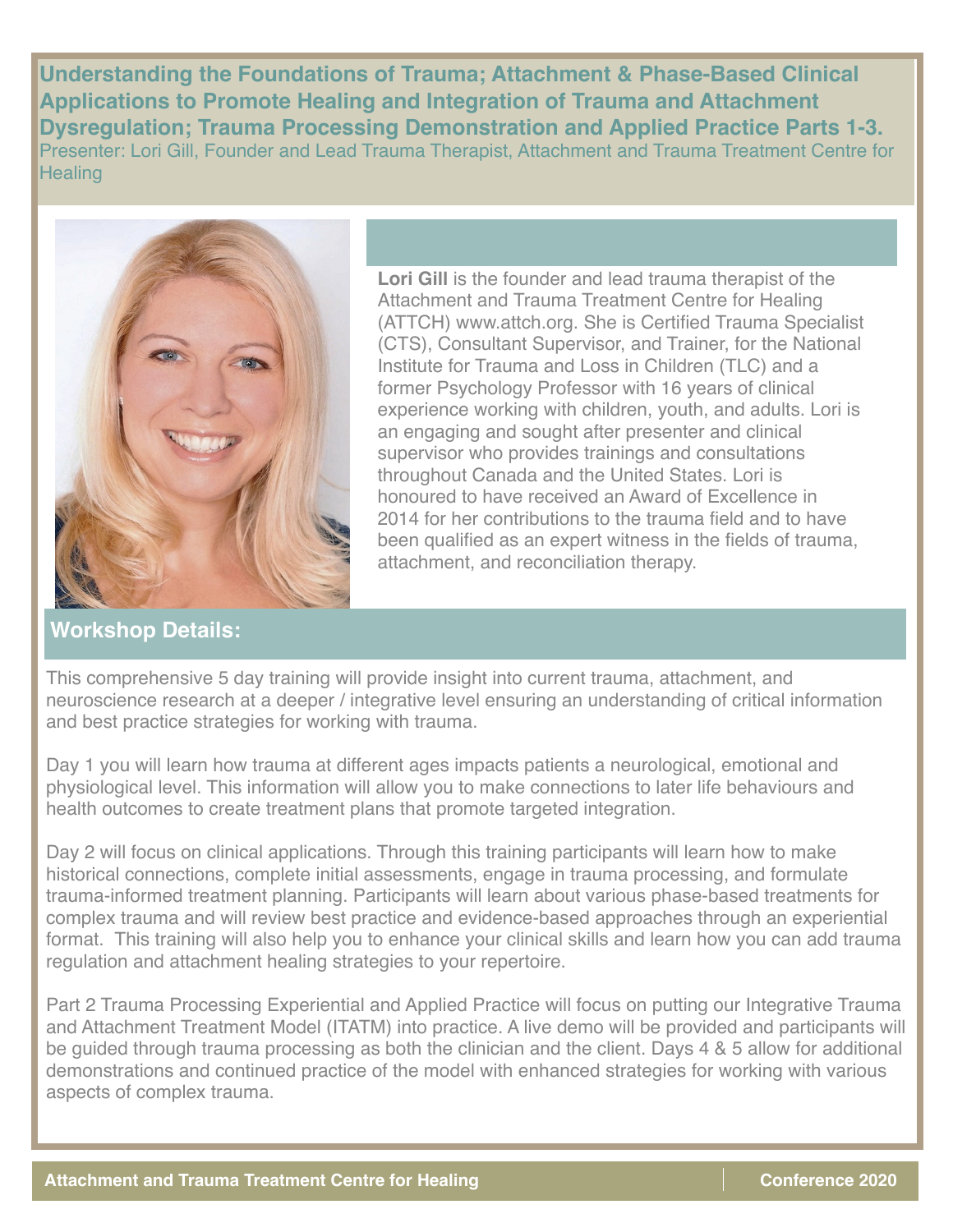## **2022 Attachment and Trauma Conference ~Registration Form**

**Australia Training Series Part 1: Days 1&2 Pre-Recorded,**

**Part 2: Live Online January 6-8 6:00 am-1:30 pm AEST** 



Please email registration form and payment to [lori@attch.org](mailto:lori@attch.org)

Payment via PayPal to: [lori@attch.org](mailto:lori@attch.org)

If you have any questions please contact Jenn at reception@attch.org

Phone: (905) 684-9333 Fax: (905) 684-6217

#### [www.attch.org](http://www.attch.org)

#### **Please choose from**

- **Full 5-Day conference \$900 CAD \*Required for certification as trauma & attachment specialist** ☐
- **Days 1 & 2 only \$536 CAD (includes taxes) \*Required for certification as trauma & attachment**  ☐ **specialist**
- **Days 1 -3 only \$650 CAD (includes taxes) \*Required for certification as trauma & attachment**  ☐**specialist**

**\*Please note pre-requisite: Days 1- 2 must be completed before engaging in Part 2: Trauma Processing Demonstration and Applied Practice Part 1, 2, and 3.**

| Name:           | Email:               |  |
|-----------------|----------------------|--|
| Organization:   | <b>Phone Number:</b> |  |
| <b>Address:</b> |                      |  |

\*Group rates available for 4+. A limited number of subsidized spaces are available. \*\*Correspondence and confirmation will be processed through email please ensure you include the email of the person you are registering.

Website: www.attch.org Phone: (905) 684-9333 Fax: (905) 684-6217

95 Niagara Street St. Catharines, ON L2R 4L3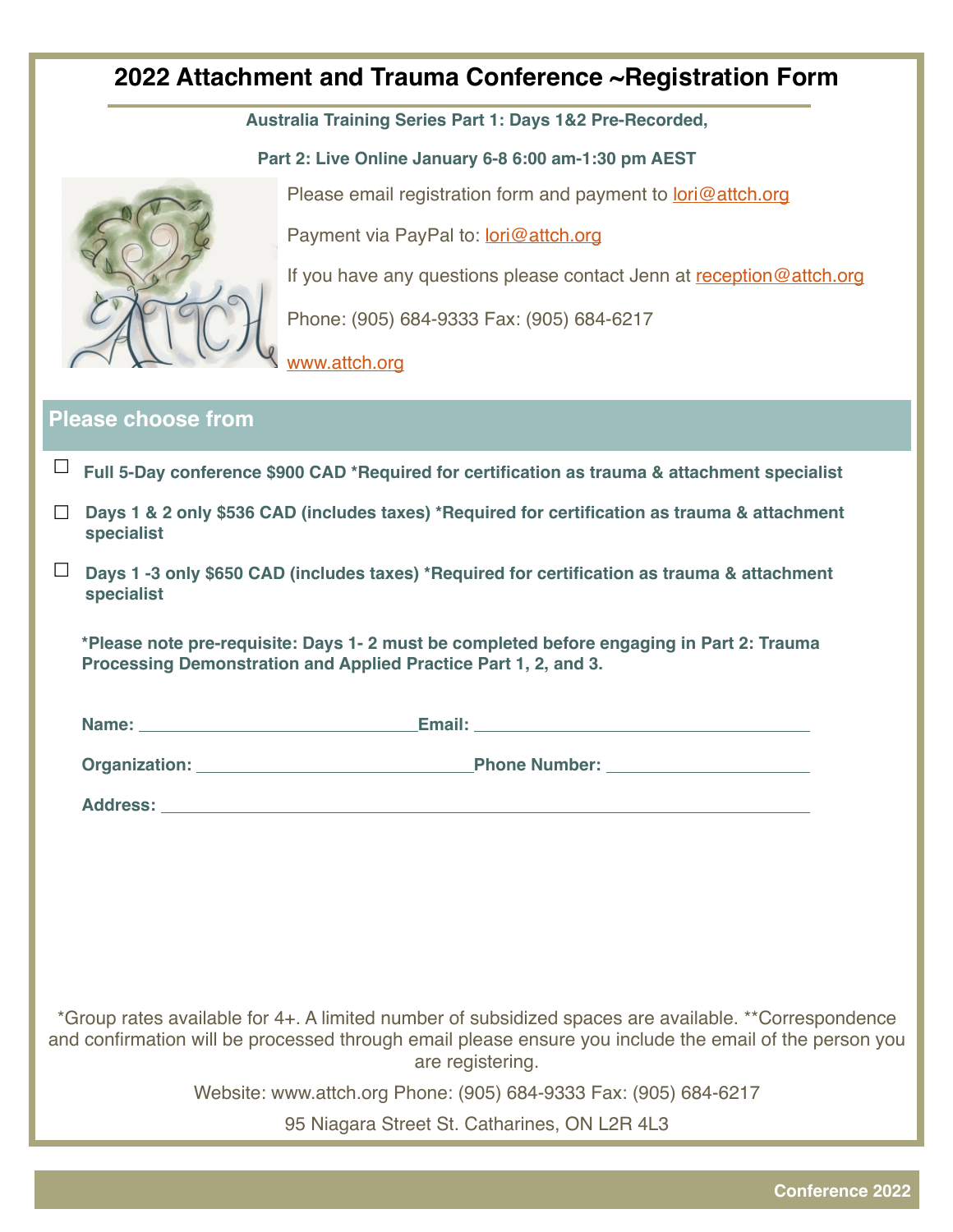## **What People Are Saying About Our Trainings and Certification Program \*More feedback is available on our website**

#### **Day 1 Foundations of Trauma ~ Most Valuable Aspect:**

- Discussion of the bilateral/integrative approach and importance of engaging both hemispheres of the brain in trauma processing.
- I found the conversation about the role and purpose of grounding techniques helpful and insightful. I enjoyed the smaller size group and approachability of the instructor.
- Oh gosh, there was SO much value in everything. I absolutely loved getting deeper into attachment and dysregulation through a trauma lens. There were many times I was nodding my head as Lori spoke of how trauma responses are normal for the situation and how often they are misinterpreted or misdiagnosed or misunderstood as something else.
- Lori is such a captivating speaker and presenter. I very much felt I could be present and attuned when she was talking.
- Getting a deeper understanding of trauma, where it's stems from how it affects the brain and how people process and cope (make patterns) due to this. Thanks so much Lori!! I've really enjoyed day 1!!
- The most valuable part of today's teaching was helping me to locate this work. Understanding concepts and foundations of the work allowed me to see how it could be applied in my context. As a trauma survivor myself, I could hold the information "out" from myself, but begin to thaw toward how I could benefit from the work myself. I REALLY enjoy Lori's style.

#### **Day 2 Phase Based Clinical Applications ~ Most Valuable Aspect:**

- The demo videos were helpful. It was helpful to not just be shown techniques but to understand how the techniques can be applied most beneficially in working with trauma processing.
- The approach to Trauma and the trauma processing piece. I appreciate Lori shared her great experience and knowleadge in trauma. I learn so much about how to better work with clients going through trauma. Thanks!!
- Different creative approaches/activities that can be used to work with the client's intensity.
- How fast the movement through the trauma can take place.
- The brief demos are extremely helpful and informative. I am learning that we do not need to use 50 minutes of our session time with our clients to use certain techniques like grounding or even exploring the details of the trauma, but that sometimes this can be done in less than 10 minutes and that we don't actually need all of the details of our client's trauma. I love how adaptive and creative this model is considering clients respond to different things and we know that therapeutic approaches are not "one-size-fits-all". During the presentation, I was able to differentiate between challenging a client's feelings and challenging the activation of threat.
- I really liked how the case examples and the how instead of just looking at research papers and technical jargon. I love the application and examples!
- New tools and exercises; the multitude of ways to utilize art throughout process. This was excellent. Thank you so much.
- Great integration of theory and clinical practice